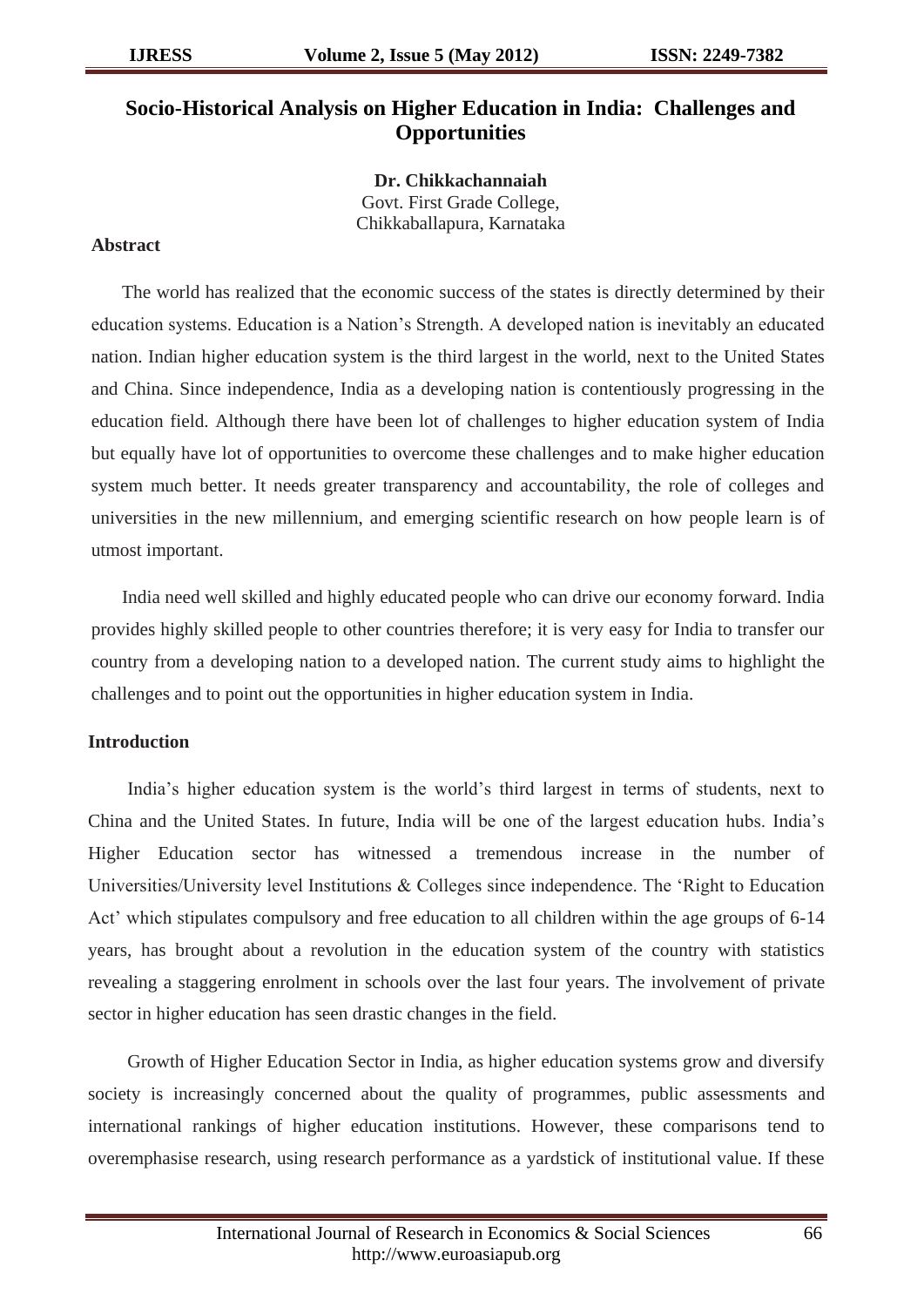processes fail to address the quality of teaching, it is in part because measuring teaching quality is challenging (Hernard, 2008) India has been always been a land of scholars and learners.

## **Challenges in Higher Education in India**

It is our 69th year of independence still our education system has not been developed fully. We are not able to list a single university in top 100 universities of the world. Various governments changed during these six decades. They tried to boost the education system and implemented various education policies but they were not sufficient to put an example for the universe. UGC is continuously working and focusing on quality education in higher education sector.

Still we are facing lot of problems and challenges in our education system. Some of the basic challenges in higher education system in India are discussed below: Enrolment: The Gross Enrolment Ratio (GER) of India in higher education is only 15% which is quite low as compared to the developed as well as, other developing countries. With the increase of enrolments at school level, the supply of higher education institutes is insufficient to meet the growing demand in the country. Equity: There is no equity in GER among different sects of the society. According to previous studies the GER in higher education in India among male and female varies to a greater extent. There are regional variations too some states have high GER while as some is quite behind the national GER which reflect a significant imbalance within the higher education system.

#### **Political Interference**

Most of the educational Institutions are owned by the political leaders, who are playing key role in governing bodies of the Universities. They are using the innocent students for their selfish means. Students organise campaigns, forget their own objectives and begin to develop their careers in politics.

Faculty: Faculty shortages and the inability of the state educational system to attract and retain well qualified teachers have been posing challenges to quality education for many years. Large numbers of NET / PhD candidates are unemployed even there are lot of vacancies in higher education, these deserving candidates are then applying in other departments which is a biggest blow to the higher education system.

Accreditation: As per the data provided by the NAAC, as of June 2010, "not even 25% of the total higher education institutions in the country were accredited. And among those accredited, only 30% of the universities and 45% of the colleges were found to be of quality to be ranked at 'A' level."

Research and Innovation: there are very nominal scholars in our country whose writing is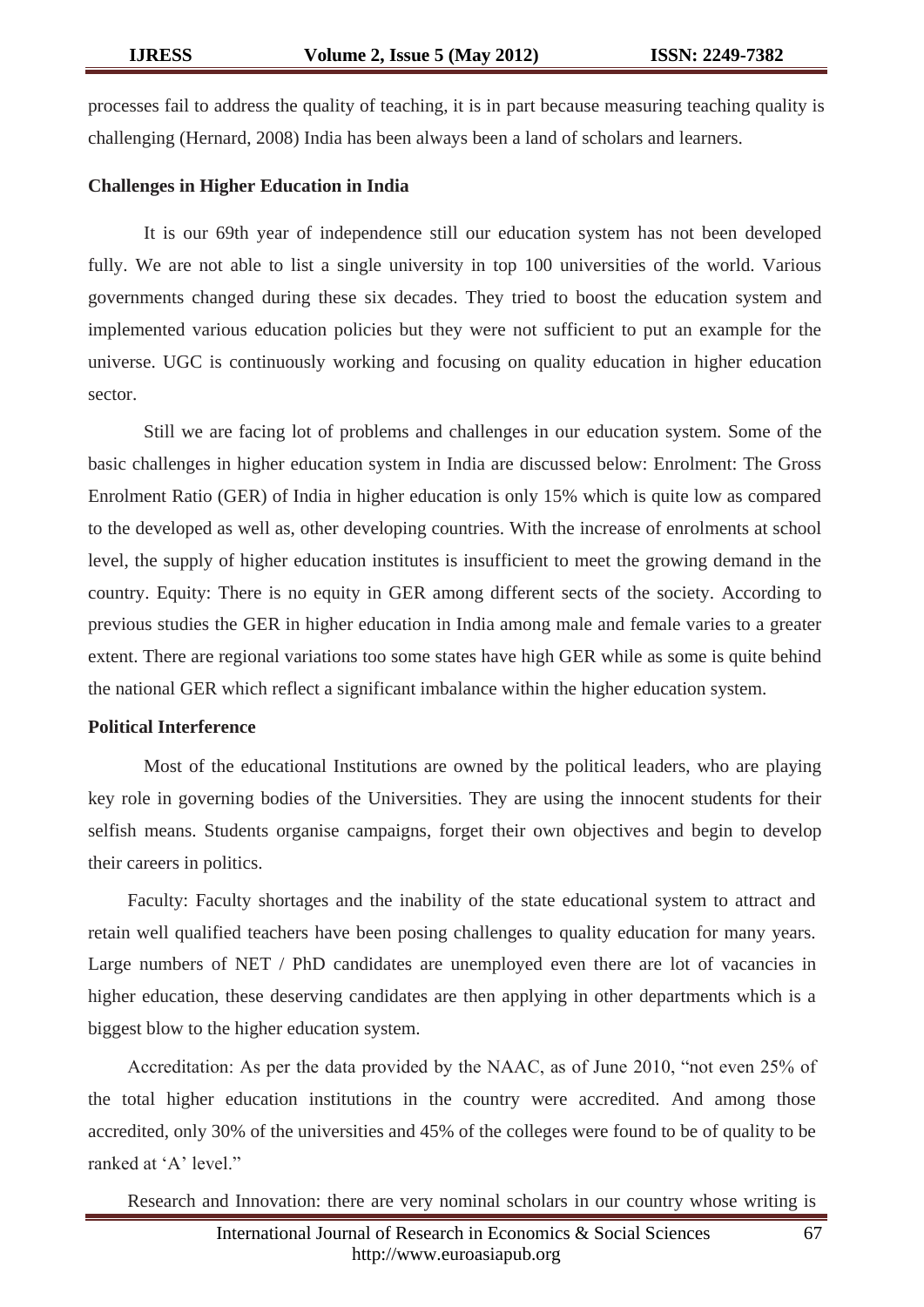cited by famous western authors. There is inadequate focus on research in higher education institutes. There are insufficient resources and facilities, as well as, limited numbers of quality faculty to advice students. Most of the research scholars are without fellowships or not getting their fellowships on time which directly or indirectly affects their research.

Structure of higher education: Management of the Indian education faces challenges of over centralisation, bureaucratic structures and lack of accountability, transparency, and professionalism. As a result of increase in number of affiliated colleges and students, the burden of administrative functions of universities has significantly increased and the core focus on academics and research is diluted.

## **Opportunities in Higher Education:**

India is a large country, with an estimated population of young people aged between 18 to 23 years to be around 150 million. The sheer size of the market offers huge opportunities for development of the higher education sector in India. India now boasts of having more than 33, 000 colleges and 659 universities, which has been quite a remarkable growth during the last six decades. The year 2011 witnessed 21. 4 million enrolments, which makes India the 3rd largest educational system in the world. Unfortunately, the educational infrastructure of India is inadequate to handle such huge volumes. In spite all the government spending in the educational sector, it is just too insufficient to meet the growing requirements. Therefore, higher Education sector has now been identified as one of the promising areas for private and foreign investments.

There are opportunities for India to collaboration at national and international level on areas of systemic reform, including quality assurance, international credit recognition, and unified national qualifications framework. Equality of educational opportunity in higher education is considered essential because higher education is a powerful tool for reducing or eliminating income and wealth disparities. The idea of equalizing educational opportunities also lies in the fact that "the ability to profit by higher education is spread among all classes of people. There are great reserves of untapped ability in the society; if offered the chance they can rise to the top.

## **Suggestions: Improving the System of Higher Education**:

There is a need to implement innovative and transformational approach form primary to higher education level to make Indian educational system globally more relevant and competitive. Higher educational institutes need to improve quality and reputation. There should be a good infrastructure of colleges and universities which may attract the students. Government must promote collaboration between Indian higher education institutes and top International institutes and also generates linkage between national research laboratories and research canters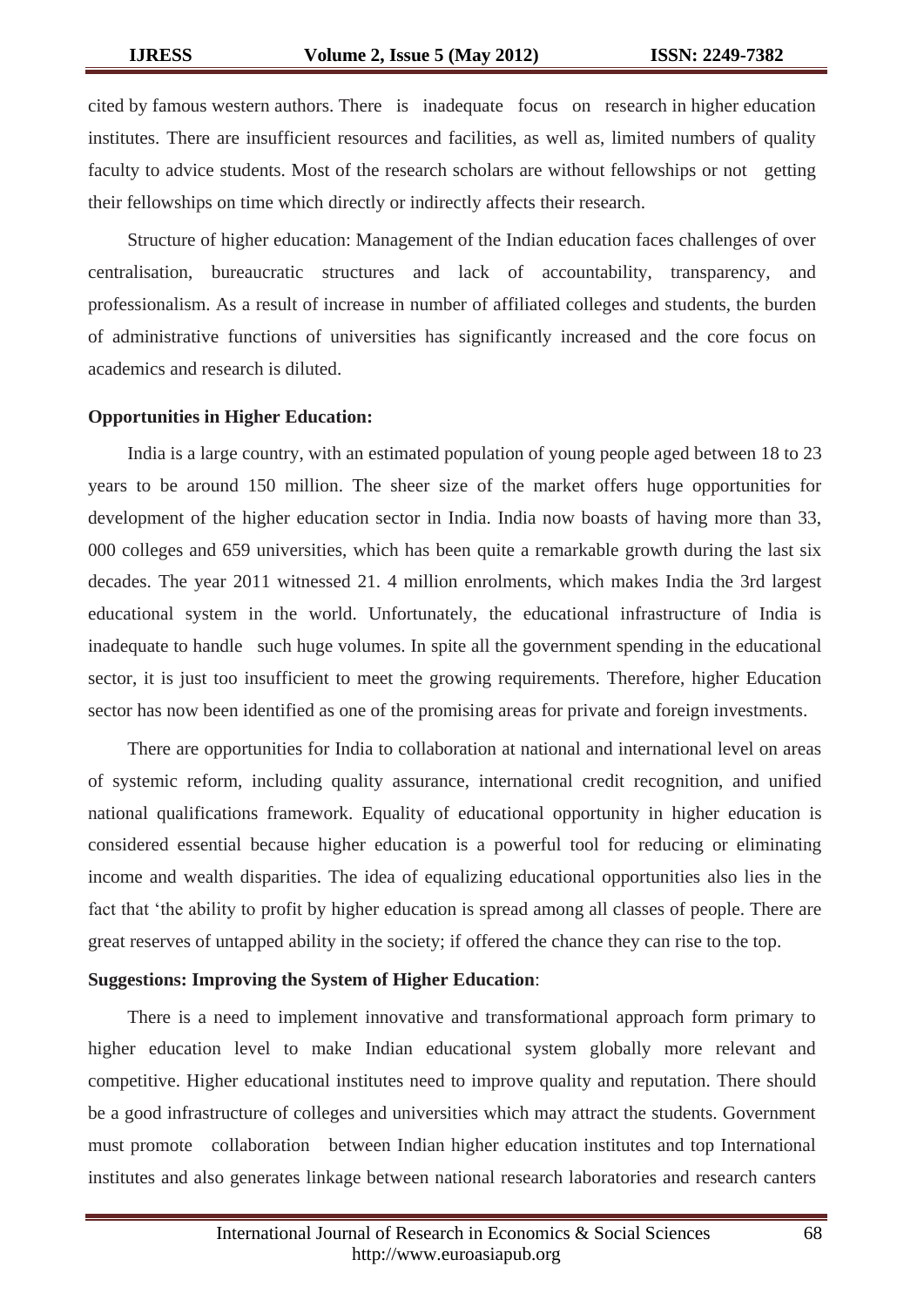of top institutions for better quality and collaborative research.

There is a need to focus on the graduate students by providing them such courses in which they can achieve excellence, gain deeper knowledge of subject so that they will get jobs after recruitment in the companies which would reduce unnecessary rush to the higher education. Universities and colleges in both public private must be away from the political affiliations, Favoritism; money making process should be out of education system etc. There should be a multidisciplinary approach in higher education so that student"s knowledge may not be restricted only up to his own subjects.

After more than 70 years of independence, India"s higher education system has still not been developed fully. It is evidenced by its poor performance in institutional rankings (not a single Indian university in top 100 universities of the world), the poor employment status of its students, poor track record in receiving national awards and recognition, poor share in research funding and so on.

Moreover, the status of state public universities that produce over 90% of the graduates in India is more dismal.

Commonly stated reasons for these observations are

#### **Enrollment:**

- According to the All-India Survey on Higher Education (AISHE) report the Gross Enrolment Ratio (GER) in Higher education in India is only 26. 3%, which is quite low as compared to the developed as well as, other developing countries.
- \* With the increase of enrollments at the school level, the supply of higher education institutes is insufficient to meet the growing demand in the country.

## **Quality:**

- \* Ensuring quality in higher education is amongst the foremost challenges being faced in India today.
- \* However, the Government is conti- nuously focusing on quality education. Still, a large number of colleges and universities in India are unable to meet the minimum requirements laid down by the UGC and our universities are not in a position to mark their place among the top universities of the world.

### **Political Interference:**

Increasing interference of politicians in the management of higher education jeopardises the autonomy of HEIs.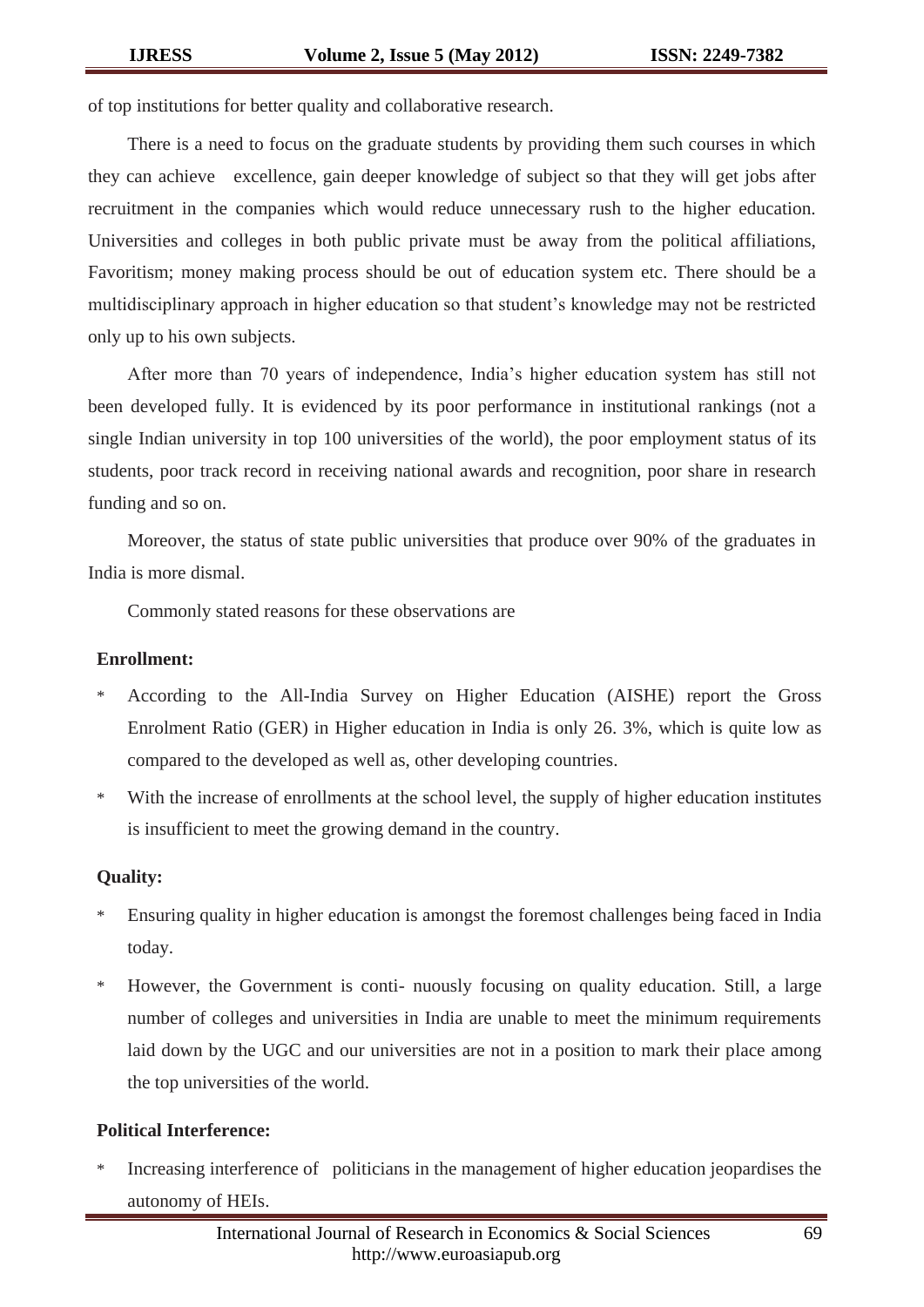Also, students organise campaigns, forget their own objectives and begin to develop their careers in politics.

# **Poor Infrastructure and Facilities:**

- \* Poor infrastructure is another challenge to the higher education system of India, particularly the institutes run by the public sector suffer from poor physical facilities and infrastructure.
- \* Faculty shortages and the inability of the state educational system to attract and retain wellqualified teachers have been posing challenges to quality education for many years.
- Large numbers of NET/PhD candidates are unemployed even though there are a lot of vacancies in higher education.

# **Inadequate Research:**

- \* There is inadequate focus on research in higher education institutes.
- \* There are insufficient resources and facilities, as well as limited numbers of quality faculty to advice students.
- \* Most of the research scholars are without fellowships or not getting their fellowships on time which directly or indirectly affects their research. Moreover, Indian Higher education institutions are poorly connected to research centres and to industries.

## **Poor Governance Structure:**

- \* Management of Indian education faces challenges of over-centralization, bureaucratic structures and lack of accountability, transparency, and professionalism.
- \* As a result of the increase in the number of affiliated colleges and students, the burden of administrative functions of universities has significantly increased and the core focus on academics and research is diluted.

# **Reason for a more dismal performance in state-level universities:**

- The above-stated issues are faced by both central and state's higher education institutions (HEIs), but the state is handicapped at one more front.
- \* Central government HEIs are hardly ever short of funding and patronage has been ensured by the Central government and its arms; national-level parties, industries and businesses; and the national elite and the intelligentsia. This appears to be the key factor for the better performance of Central government HEIs.

However, similar arrangements have never been built between the State universities and State governments, State-level political parties and organisations, industry and businesses; and the elite and the intelligentsia. This may be because: